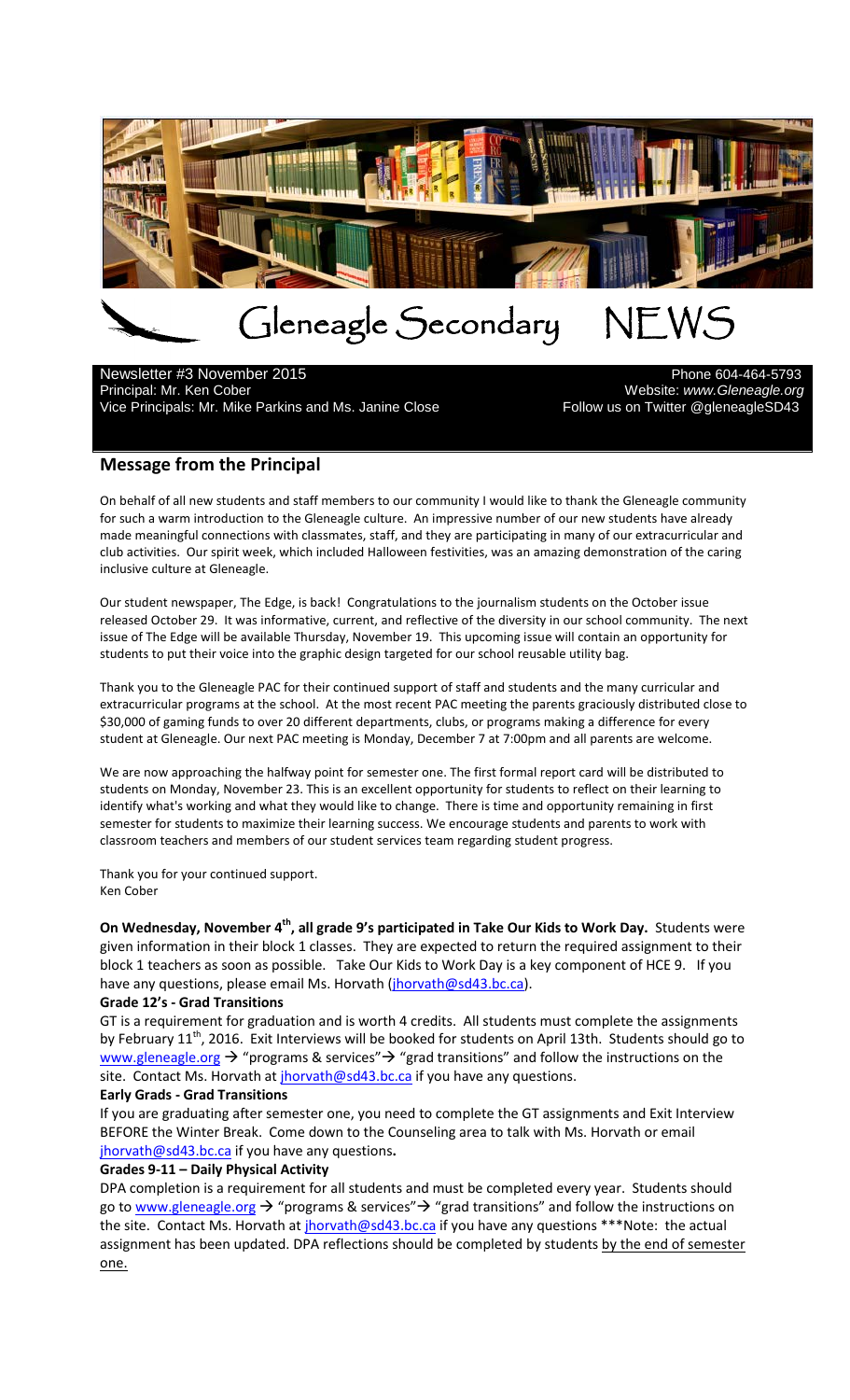## **Art Department**

Our 'Art Careers 12' students are busy putting together their portfolios for application to art school early in the new year. This month, they will be visited by representatives from two prestigious art schools to talk about their programs and to give the students individual advice about their portfolios.

On November 12<sup>th</sup>, Victoria Dalziel from the University of the Arts, London, UK will visit the class and will give portfolio reviews followed by Rachel Pope from the Emily Carr University of Art & Design who will do the same on November  $26<sup>th</sup>$ .

These visits give our students valuable insights into the options and possibilities for post-secondary visual arts education after they graduate from Gleneagle.

#### **Math Department**

There are two important dates this month for students who have registered to write Math Contests in November:

Thursday, November  $5<sup>th</sup>$  – COMC Wednesday, November  $25<sup>th</sup>$  – CIMC and CSMC.

More details about the classroom locations and exact times will be announced on the TALON talk at the start of respective weeks. The lists of registered contestants for these contests are posted in classrooms 208 and 211. Registration is still open for February and April contests.

## **International Mentoring Club**

Carving pumpkins was something new for Gleneagle's International contingent. Over 40 students showed up on the Thursday prior to Halloween, with little or no idea as to what was involved. Teachers,



Lori Gregory and Peri Morenz, taught them to first cut the top, then scoop the goop and finally to create a face. Once they got the idea, some went so far as to use detailed templates creating incredibly spooky images, while others just kept it simple and designed smiley, happy faces. All had fun doing something many had never done before. The International Mentors joined us to hang out, help out and field any lingering questions. Hopefully, someone told them that pumpkins rot after a couple weeks!!!

A BIG thank you goes to the Westwood Plateau IGA for donating all the pumpkins!

# **Sports**



 The Jr. girls volleyball team has had a girls' hard work, dedication and amazing attitudes are paying off with some big wins under their belts. The successful run this season so far. The team is gearing up for the district championships and hoping to secure a spot in the Fraser Valley Championships. Keep up the great work, ladies! You have made your coaches very proud.



Congratulations to the senior girls field hockey team, who played like true Talons in every sense of the word. The girls were fierce, passionate, tenacious, and played completely together. Every single girl on the team gave a spectacular performance to bring home the coveted Fraser Valley championship banner by beating their rivals, South Delta, 2-0. The girls will now move on to the BC championships November 11-14 on the island.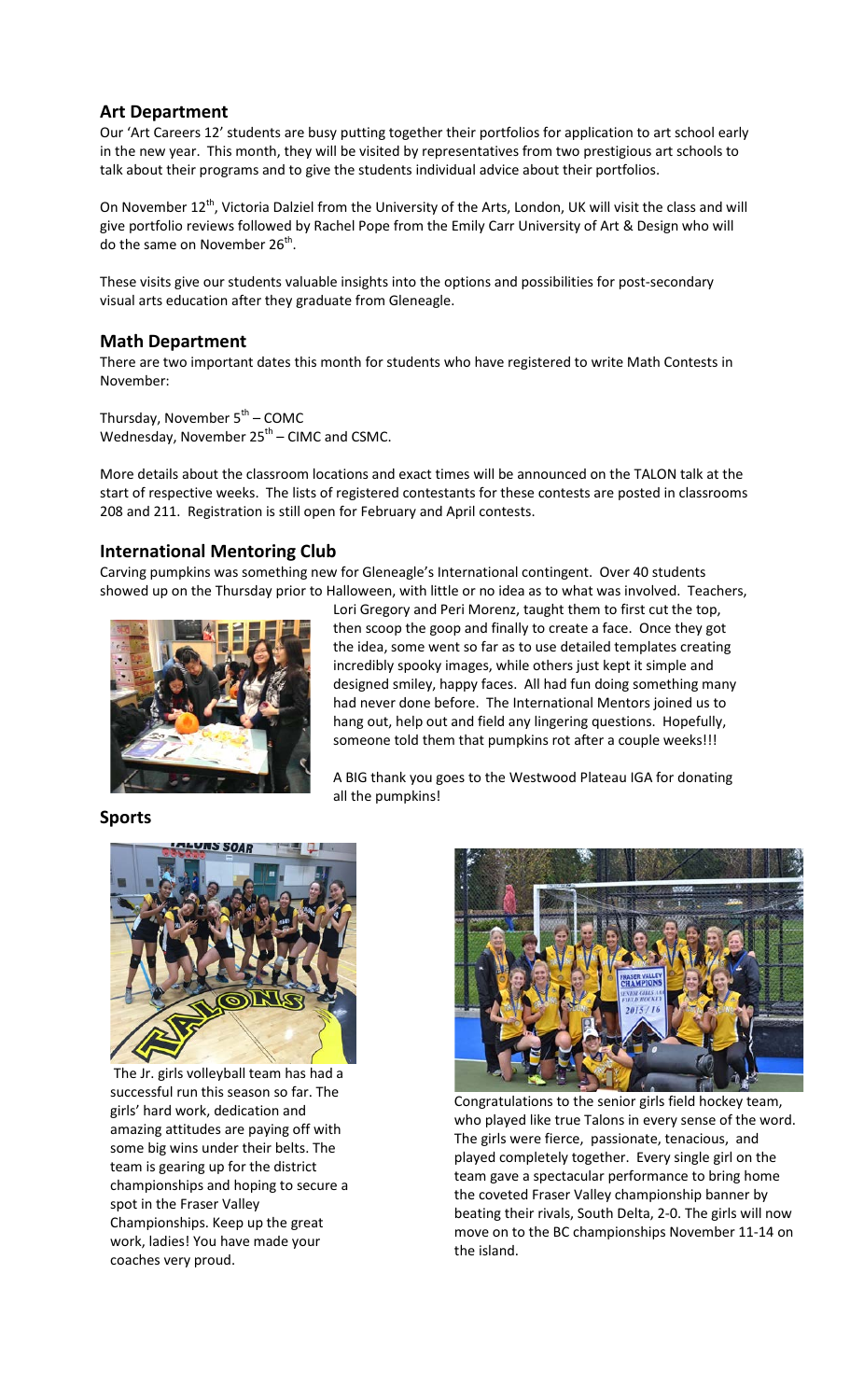# **Coast 2017**

#### Dear Parents of Grade 9 students:

COAST 2017 application forms and pamphlets will be available starting this week. During November, ex-COAST students will be visiting grade 9 classrooms to handout pamphlets. Also, on Monday Nov 9th at 3:15pm in the MPR, grade 9's are invited to attend an information session run by ex-COAST students and the teachers. If students are unable to attend the after school information session, there will be a pizza information lunch on Wednesday November 25th in room 104.

The Parent Information Night is on Wednesday December 2nd in the library at 7:00pm- 8:00pm. We will share details on the COAST Program, how to apply, and the student selection process.

Applications for COAST 2017 are due to room 104 before 3:00pm on Friday December 18th. For more information please email scsmith@sd43.bc.ca o[r kbogen@sd43.bc.ca](mailto:kbogen@sd43.bc.ca%3cmailto:kbogen@sd43.bc.ca)





 The Gleneagle Outdoor Club hiked to Garibaldi Lake, a glacial fed lake near Whistler, on the October 25-26<sup>th</sup> weekend. For some of the students, it was their first major hiking trip. Our goal is always to work well as a team. With no TV or Internet to entertain during the evening, the students played cards, told stories, and made new friends. Gleneagle is known for its clean learning environment and during the trip, the students continued the tradition. We strive to leave a place a little nicer than when we arrived. All of the students made us proud.

## **Orlando Educational Adventure**

Gleneagle's Science Department is planning our school's first science-oriented field trip to Orlando, Florida, for students in grades 10 and 11. This week long trip will take place tentatively April 23 to April 30, 2016. This trip is an excellent opportunity for students to gain hands-on, practical experiences in a number of the branches of science. Students interested in being considered for inclusion in the 2016 Orlando trip, should pick up an application form from Ms. Chung. An information meeting for parents (and students) is scheduled for November 19 at 7:00 pm in Room 225.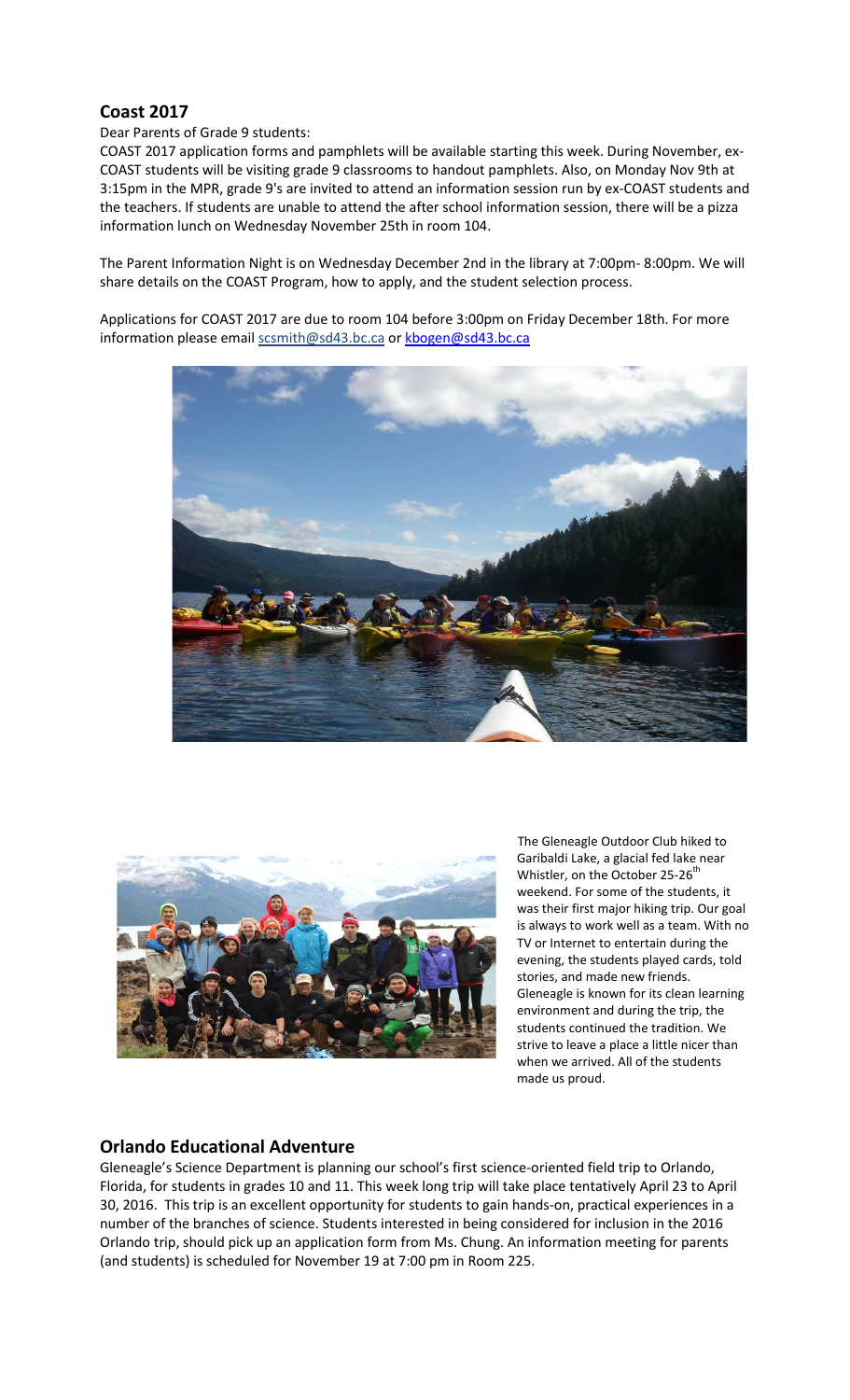### **S-trip**

Over the last week or two, we have received a number of communications from parents inquiring about the S-trip organization and we feel, at this time, that it is important we clarify information with our parent community. Gleneagle Secondary School is not connected with, nor do we support, the student organized S-trips. We believe that there is a potential S-trip being planned now for next year by some students at Gleneagle. S-trips are organized by a private company that specializes in student travel, and the company operates completely independent of the school. The S-trip company usually makes contact with students in the schools to recruit their classmates for the trip, often at school or on Facebook, Twitter, etc. We do not sanction or allow S-trip meetings to occur at school. The information we have about past S-trips indicates that there is a definite difference between both supervision and behavior standards for an S-trip as compared to a school authorized trip. We recognize that it is a family decision about participation in an S-trip activity. We want to make sure families are able to make an informed decision. To that end, we want to make it clear to our parent community that the school is not connected in any way to an S-trip activity.

#### **Important dates to Remember**

November 20, 2015 School not in Session November 23, 2015 Term 1 Report Cards December 7, 2015 **PAC Meeting 7:00 pm.** 

# November 10, 2015 Remembrance Day Assembly November 11, 2015 Remembrance Day – No School November 19-26, 2015 Grad Photos (by appointment) November 27, 2015 Me to We Coffee House December 16, 2015 Winter Concert 7:00 pm. December 18, 2015 Last day of school before Winter Break January 4, 2016 **School resumes after Winter Break** School resumes after Winter Break

### **Grad 2016 Photos**

Grade 12's, book your Grad Photo online at [www.artonagroup.com](http://www.artonagroup.com/) or go to [www.gleneagle.org](http://www.gleneagle.org/) and Click on the Grad Photos button and follow the instructions for grad photo sessions November 19<sup>th</sup> to November 26<sup>th</sup>. Individual and group photo session appointments are available.



**Now is the time to purchase your 2015-2016 yearbook for \$55.00. Yearbook prices will increase to \$60.00 if you purchase after January 2016. Please pay and order one in the office before it is too late.**